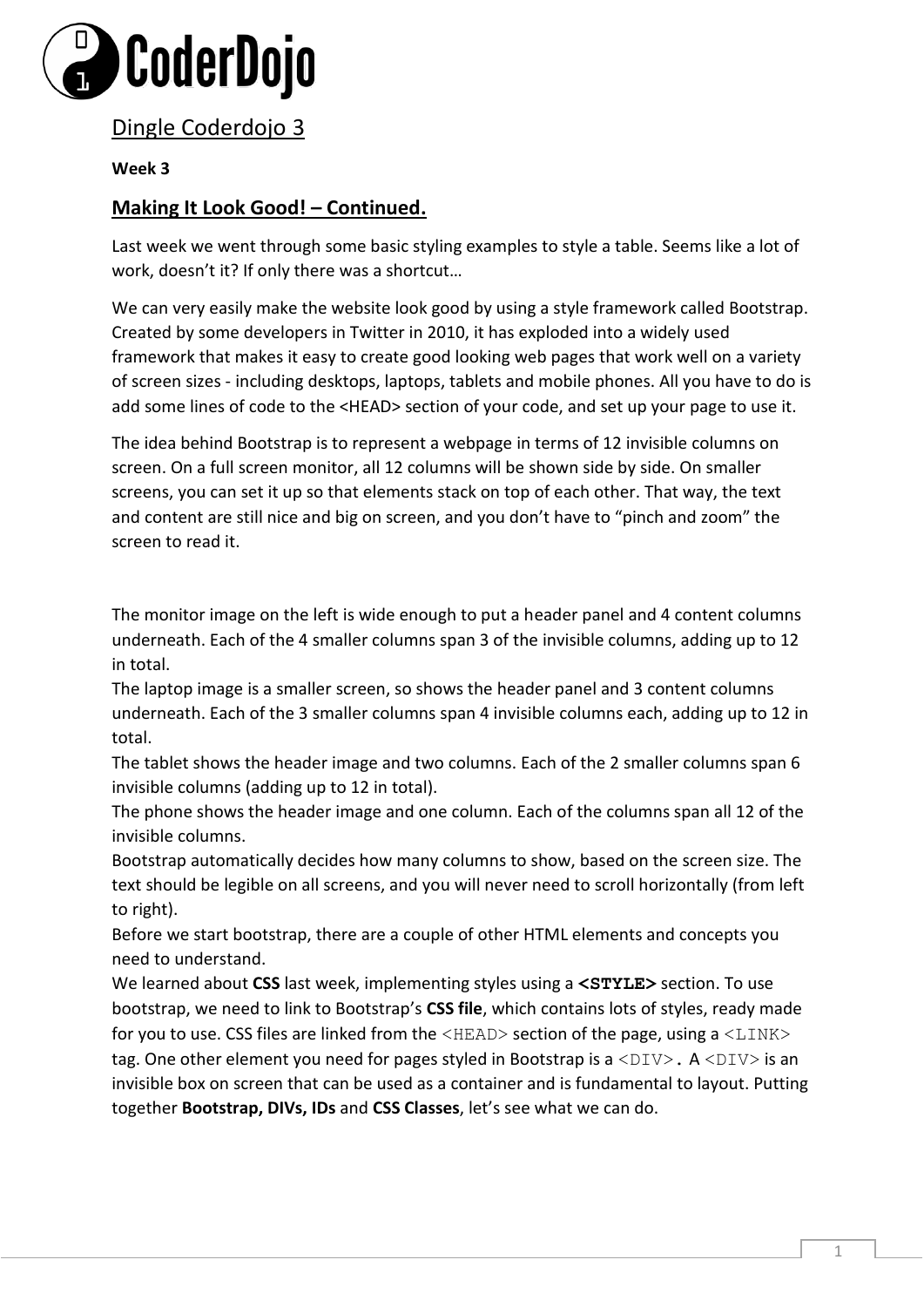

```
<html> 
    <head> 
         <meta charset="utf-8"> 
         <meta http-equiv="X-UA-Compatible" content="IE=edge"> 
         <meta name="viewport" content="width=device-width, initial-
         scale=1"> 
         <title>My First Bootstrap Page</title> 
         <link 
        href="https://sensorpro.net/coderdojo/assets/css/bootstrap.
         css" rel="stylesheet"> 
         <link 
        href="https://sensorpro.net/coderdojo/assets/css/fontawesom
         e.min.css" rel="stylesheet"> 
    </head> 
    <body> 
    <div id="headline" class="jumbotron"> 
         <div class="container"> 
             <div class="row"> 
                  <div class="col-md-12 text-center"> 
                      <h1>Hello, world!</h1> 
                      <p>My First Bootstrap project. :)</p>
                  </div> 
             </div> 
         </div> 
    </div> 
    </body> 
</html>
```
## **Notes:**

**1.** The 3 "meta" tags at the top help the bootstrap page display correctly on all screens/devices.

**2.** There are two stylesheets linked at the top (see <link> tags). The first is to the bootstrap stylesheet itself, the second is for something called "font awesome" which we will cover later.

**3.** There are 3 nested DIVs (containers) on the page:

**a.** The "jumbotron" div is a large header section that you put at the top of a page. **b.** The "container" div is just a container inside the jumbotron div and centres everything on screen.

**c.** The div with the "col-md-12" class is the actual content.

i. "md" is medium size screens

ii. "12" is the number of invisible columns that the div will take up. You will recall that 12 is the full width of the screen or device.

iii.We will experiment with other screen sizes and columns later.